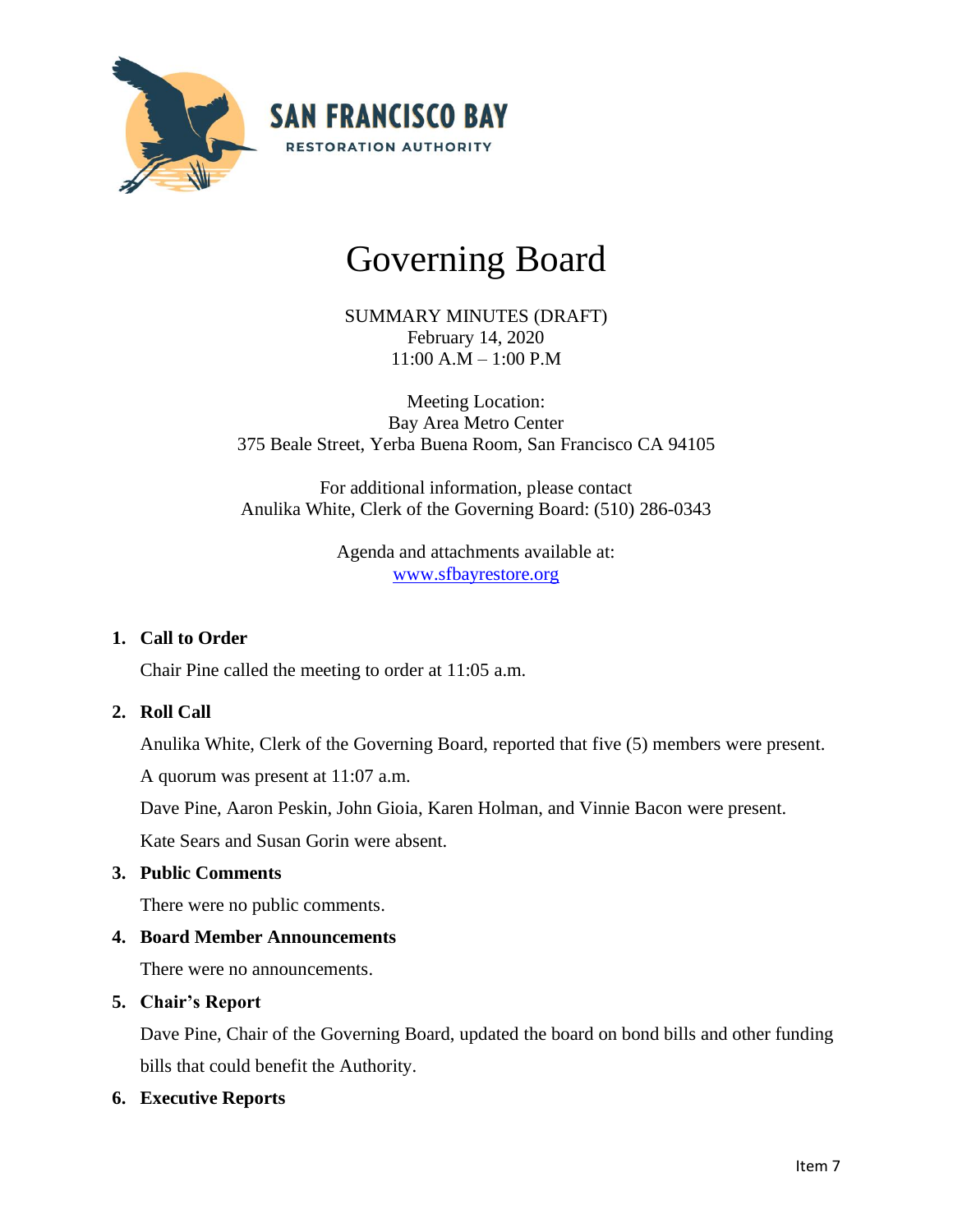- **A.** Sam Schuchat, Executive Director of the Restoration Authority, informed the board that the U.S. House of Representatives passed Rep. Jackie Speier's San Francisco Bay Restoration Act. He reported that Anne Morkill, Manager of the San Francisco Bay National Wildlife Refuge Complex, would be retiring from the U.S. Fish and Wildlife Service. He also updated the board on Measure AA Grant Round 3.
- **B.** Sam Schuchat presented the Quarterly Report on Expenditures under Delegated Authority to the board.

Board members asked questions and discussed. There were no public comments.

## **7. Approval of Summary Minutes of December 06, 2019**

Summary minutes of the Governing Board Meeting for December 06, 2019 were approved with no corrections.

Ayes: Pine, Gioia, Peskin, Bacon, Holman.

Absent: Sears, Gorin.

## **8. Consideration and Possible Approval of the Text of Annual Report**

Taylor Samuelson, Public Information Officer of the Restoration Authority, and Karen McDowell, Deputy Program Manager of the Restoration Authority, presented the Draft Annual Report of the San Francisco Bay Restoration Authority, FY 2018-2019.

The board discussed. There were no public comments.

Draft Annual Report, FY 2018-2019 was moved and seconded. Motion passed unanimously.

Ayes: Pine, Gioia, Peskin, Bacon, Holman.

Absent: Sears, Gorin.

# **9. EcoAtlas Dashboards for Performance Measures**

Cristina Grosso, Environmental Informatics Program Manager of the San Francisco Estuary Institute, and Alexis Barrera, Sea Grant Fellow of the State Coastal Conservancy, presented the EcoAtlas Dashboards for Performance Measures.

Board members asked questions and discussed. There were no public comments.

# **10. Measure AA Special Parcel Tax Annual Levy Report**

Tim Seufert, Managing Director of NBS, presented the 2019/20 Annual Levy Report for: Measure AA Special Parcel Tax.

Board members asked questions and discussed. There were no public comments.